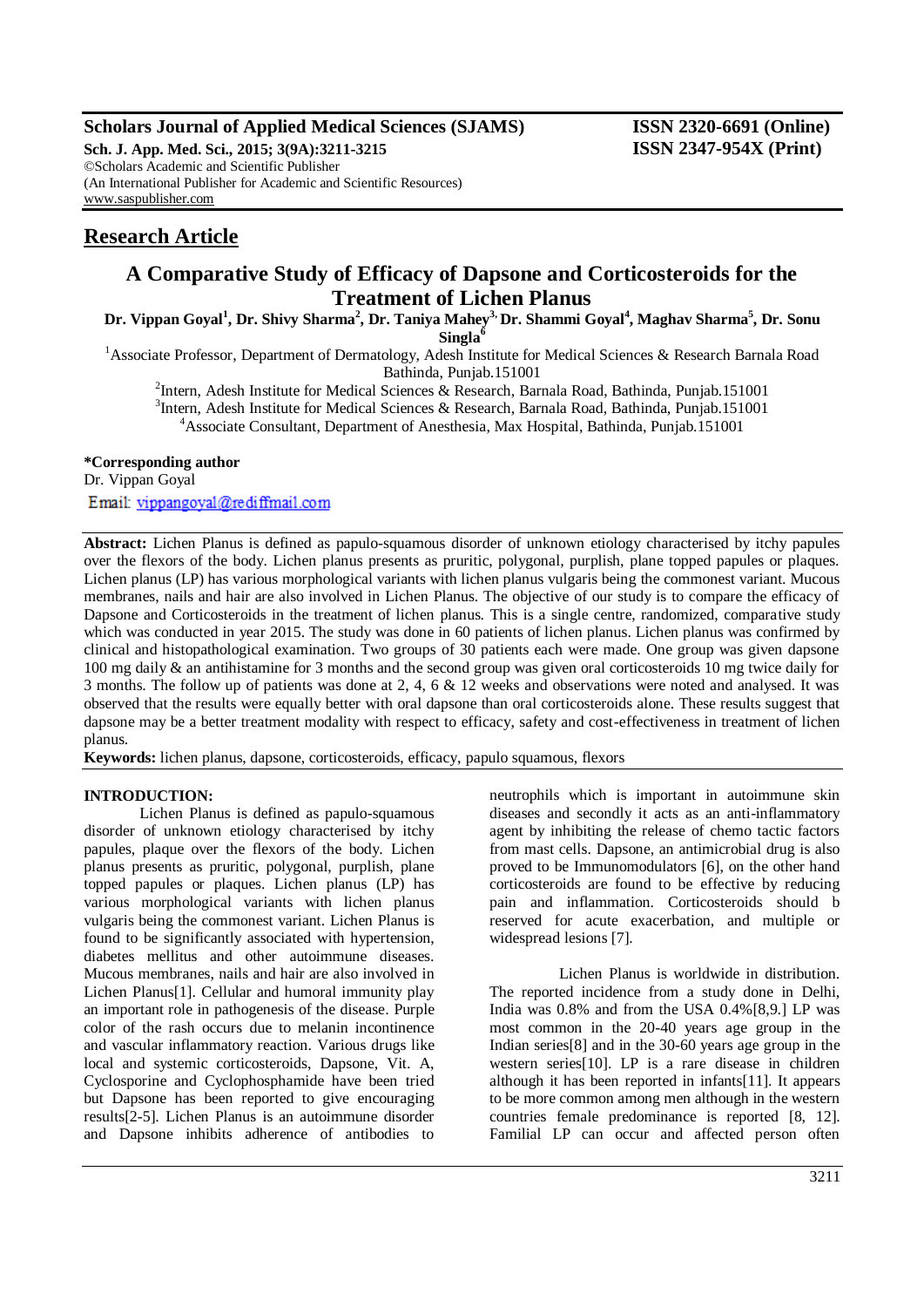develop disease at an earlier age than patient with idiopathic non-familial LP. Most of the patients have generalized lesions that persist for more than 2 years and tend to recur[13, 14].

 The course of the disease is variable. In majority of the patients the average duration is about 15 months. Oral and hypertrophic LP tends to have a chronic course. Relapse occurs in less than 20% of the patients[15, 16]. Clinical variants are Hypertrophic lichen planus, Actinic lichen planus, Linear lichen planus, Lichen planus pigmentosus, Annular lichen planus, Atrophic lichen planus, Guttate lichen planus, Follicular lichen planus, Ulcerative lichen planus, Oral lichen planus, Lichen planus of the nail and Bullous Lichen planus. Associated conditions are reported to be associated with LP but the true nature of the association is difficult to determine and may be fortuitous in some cases. There is also an association of lichen planus with hepatitis C, Vitiligo, thymoma [17, 19] alopecia areata [17, 19] myasthenia gravis [17] and hypogammaglobulinemia [18, 19] and sub-acute lupus erythematosus [20]. Since LP is essentially benign and self-limiting, treatment is largely symptomatic.<br>Potentially provocative medication should be Potentially provocative medication should be discontinued unless absolutely required. Patient who came in contact with photographic developers should rinse well with water and use an acidic skin cleanser. Activities that traumatize susceptible tissues like alcohol and tobacco consumption, sharp teeth or ill fitted denture should be eliminated. Patients with actinic LP must be protected with sunscreens. Other treatment options are Corticosteroids, Retinoids, PUVA, Cyclosporin, and Dapsone and in some cases surgery may be required.

## **MATERIAL AND METHOD**:

In this study, patients presenting to Skin OPD of Adesh Institute of Medical Sciences and Research,

Bathinda will be involved. The patients were divided into two groups. In Group 1 patients, Dapsone 100 mg o.d. and antihistamines will be given and in Group 2, Corticosteroids 10 mg b.d. for 3 months. The patients both men and women, aged 20 to 75 years having lichen planus will be included. Eligible patients were required to go for clinical, histopathology and microscopic including routine investigations including hemoglobin, total leukocyte count, erythrocyte sedimentation rate, urine analysis and stool examination. Exclusion criteria for patients are having predisposing conditions such as diabetes or other peripheral circular disorders or HIV patients with known hypersensitivity and patients with impaired liver and/or kidney functions. Woman will be excluded if they are pregnant, breastfeeding, or planning a pregnancy. All patients will be evaluated and assessed at 15 days interval for period of 3 months. Clinical interpretation will be made by observing reduction of itching, regression of lesions and appearance of new lesions.

#### **RESULTS:**

Out of 60 patients, maximum number of patients were in the age group of 31-40 years (36.7%) and others were 21-30 years (16.7%), 41-50 years  $(13.3\%)$ , 51-60 years  $(18.3\%)$  and  $>60$  years  $(15\%)$  as shown in Figure 1. Out of 60, 33 were females and 27 were males as shown in figure 2. Most common type of lichen planus observed was lichen planus vulgaris and other types were actinic lichen planus (16.7%), follicular lichen planus (16.7%), nail lichen planus (3.3%), macular lichen planus (3.3%), and oral lichen planus (16.7%) as shown in figure 3. In our study, corticosteroids show better effect at 2 weeks, 4 weeks and 6 weeks interval. Dapsone shows better effect after 4 weeks onwards and maximum at 10 weeks. Effectiveness of dapsone and corticosteroid is shown is figure 4.



|              |    | age interval |               |                |
|--------------|----|--------------|---------------|----------------|
|              |    |              | Valid Percent | <b>Parcent</b> |
| <b>Jalie</b> | 10 | 16.7         | 10.7          | til.           |
|              | 22 | 36.7         | XI.7          | 53.            |
|              |    | 133          | 13.3          | 66.7           |
|              | 11 | 18.3         | 18.3          | 85.0           |
|              |    | 15.0         | 15.0          | 100.0          |
|              | 65 | 100.0        | 100.0         |                |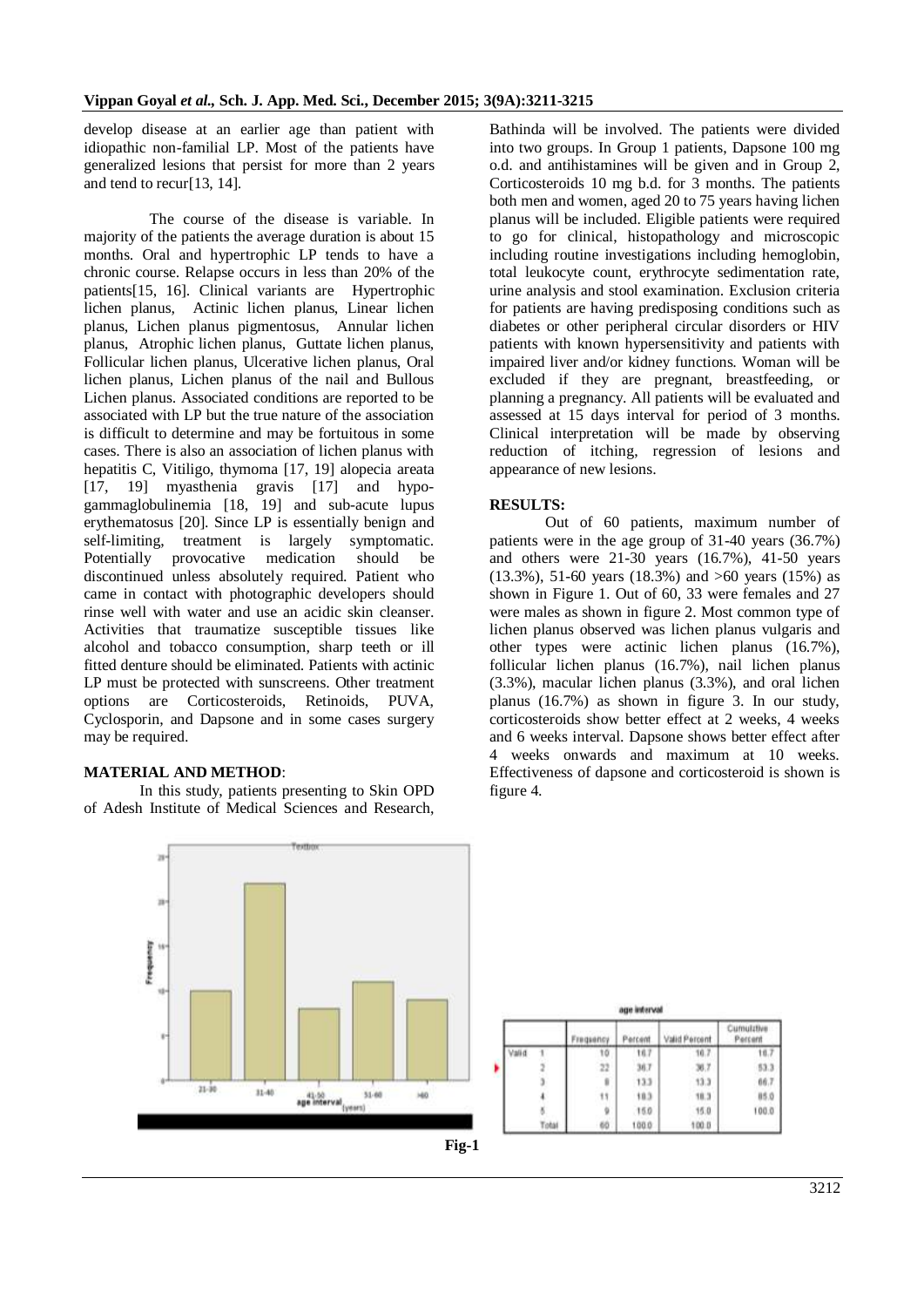

|       |                          | Frequency | Percent | Valid Percent | Cumulative<br>Percent |
|-------|--------------------------|-----------|---------|---------------|-----------------------|
| Valid | actinic lichen planus    | 10        | 16.7    | 16.7          | 16.7                  |
|       | follicular lichen planus | 10        | 16.7    | 16.7          | 33.3                  |
|       | lichen planus vulgaris   | 29        | 48.3    | 48.3          | 81.7                  |
|       | macular lichen planus    | 2         | 3.3     | 3.3           | 85.0                  |
|       | nail lichen planus       | 2         | 3.3     | 3.3           | 88.3                  |
|       | oral lichen planus       | 7         | 11.7    | 11.7          | 100.0                 |
|       | Total                    | 60        | 100.0   | 100.0         |                       |



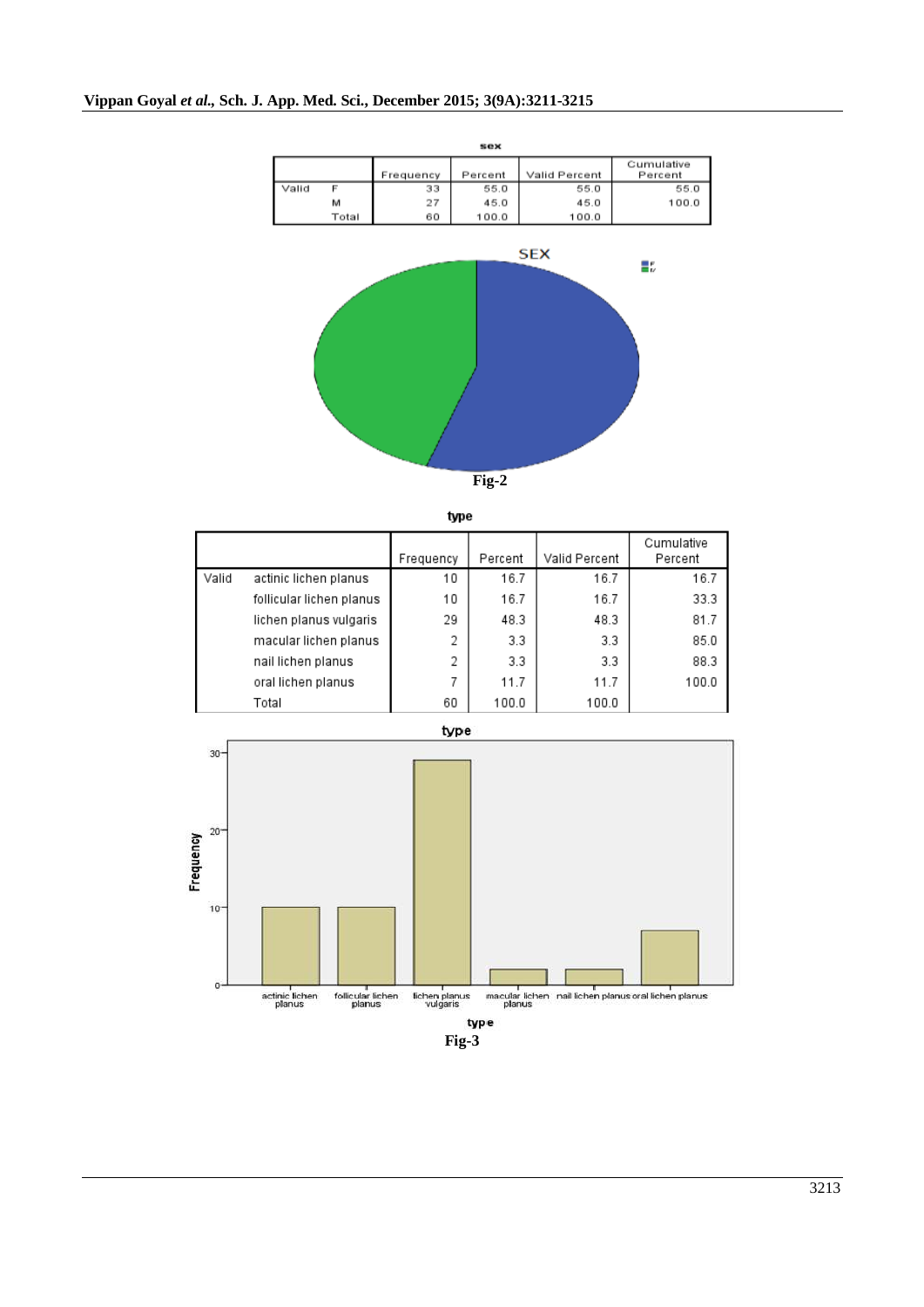

### **DISCUSSION**

Our aim to do this study is to compare the efficacy of dapsone and corticosteroids in lichen planus. Dapsone has a therapeutic effect in several dermatoses and in lichen planus. It has been used by several physicians [2, 3, 4, 5]. It is used in dermatology for its anti-inflammatory properties. It may be due to inhibition of myeloperoxidase hydrogen peroxide cytotoxic system. Effect of dapsone in lymphocyte rich dermatoses may be through a similar mechanism proposed for polymorphonuclear rich infiltrative dermatoses [21]. It may have an ant-inflammatory effect by inhibiting the release of inflammatory or chemo tactic factors from mast cells [22]. Dapsone is known to produce reduced responsiveness of lymphocytes to PHA in vitro and in vivo. [23]. The most common untoward effect of dapsone is hemolysis of varying degree. It is dose related and develops in almost every individual treatment with 200-300 mg of dapsone daily. In our study, 58% patients showed good response with corticosteroids while in 72% patients showed good response with dapsone at the end of 3 months therapy. It was also observed that LP with mucous membrane involvement showed excellent response to dapsone in 3 month's time. Similar observations were seen in study by Chopra et al on Dapsone versus corticosteroids in lichen planus [1]. Similar are the observations by Kumar et al who reported good response in 66.5% of cases [4]. In our study, it was concluded that the dapsone is definitely superior to corticosteroids alone in treating LP cases.

#### **REFERENCE:**

- 1. Chopra A, Mittal RR, Kaur B; Dapsone versus corticosteroids in lichen planus. Indian J Dermatol Venereol Leprol 1999, 65 (2); 66-68.
- 2. Falk DK, Latour DL, King LE; Dapsone in the treatment of erosive lichen planus. J Am Acad Dermatol 1985; 12:567.
- 3. Beck HI, Flemming B; Treatment of erosive lichen planus with dapsone. Acta Derm. Venereol (Stockh) 1986; 366-367.
- 4. Kumar B, Kaur I, Sharma VK; Efficacy of dapsone in lichen planus. Indian J Dermatol Venereol Leprol 1989; 55: 164-166.
- 5. Kumar V, Garg BR, Baruah MC, Vasireddi SS; Childhood lichen planus. Dermatol 1993; 20(3): 175-177.
- 6. Raj AC, Sreelatha KT, Balan A; dapsone in treatment of resistant oral erosive lichen planus. 10.5005/jp-jornals-10011-1253
- 7. Thongprasom K, Dhanuthai K; Steroids in treatment of lichen planus. J Oral Sci. 2008; 50(4):377-85.
- 8. Singh OP, kanwar AJ; Lichen planus in India- An appraisal of 441 cases. Int J Dermatol 1976; 15: 752-6.
- 9. Arndt KA. Lichen planus, In: Fitzpatrick TB, Eisen AZ. Wolff K, *et al.;* editors-Dermatology in general medicine. 4th ed. New York: McGraw Hill; 1993; 1134-44.
- 10. Black MM; Lichen planus and lichenoid disorders. In Champion RH, Burton JL, Ebling FJG, editors-Textbook of dermatology. 5th ed. Oxford: Blckwell Scientific Publications; 1992; 1675-98.
- 11. Kanwar AJ, Kaur S, Rajagopalan M, Dutta BN; Lichen PLanus in an 8-month-old infant. Pediatr Dermatol 1989; 6: 358-9.
- 12. Boyd AS, Nelder KH; Lichen planus. J Am Acad Dermatol 1991; 25: 593-619.
- 13. Copeman PW, Tau RS, Tinlim D, Samman PD; Familial lichen planus: Another disease or a distint people. Br J Dermatol 1978; 98: 573-7.
- 14. Mahood JM; Familial lichen planus: a report of nine cases from 4 families with a brief review of literature. Arch Dermatol 1983; 119:292-4.
- 15. Altman J, Perry HO; The variations and course of lichen planus. Arch Dermatol 1961; 84: 179-91.
- 16. Samman PD; A note on the natural history of lichen planus. Br J Dermatol 1956; 68: 175-81.
- 17. Arson IK, Soltani K, Paik KI, Rubenstein D, Lorincz AL; Traid of lichen planus, myasthenia gravis and thymoma. Arch Dermatol 1978; 114:255-8.